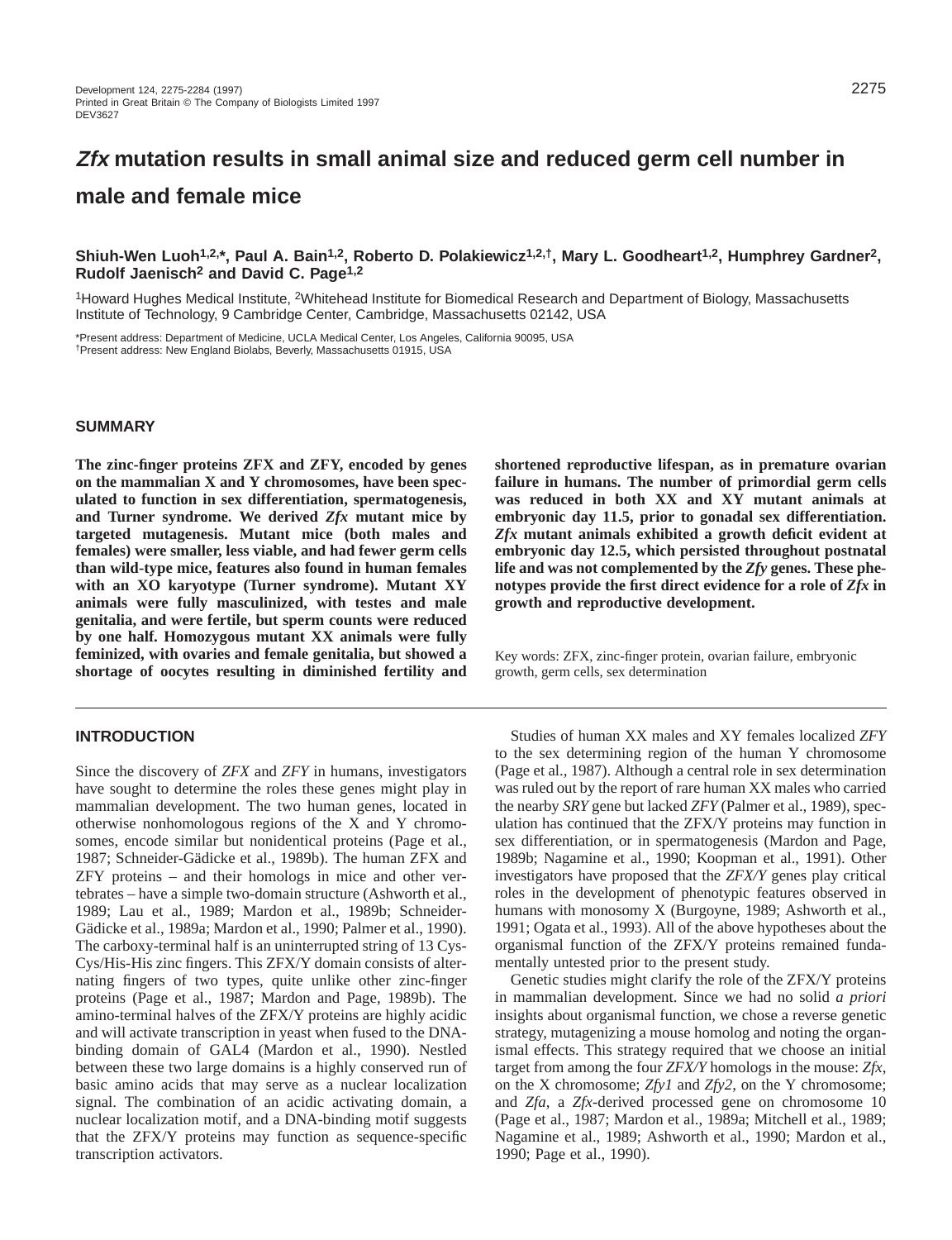We chose *Zfx* for two reasons. First, *Zfx* is transcribed in virtually all male and female tissues and developmental stages examined; transcription of the mouse *Zfy* and *Zfa* genes is much more restricted (Koopman et al., 1989; Mardon et al., 1989a; Ashworth et al., 1990; Mardon et al., 1990; Nagamine et al., 1990; Zambrowicz et al., 1994). Second, among the four mouse proteins, ZFX appears to be under the most intense selective pressure. The amino acid sequence of the mouse ZFX protein is highly similar to that of human ZFX, human ZFY, and even chicken ZFB. The mouse ZFA, ZFY1, and ZFY2 proteins appear to be much less conserved. Among the four mouse proteins, ZFX is probably most representative of the single common ancestral protein from which evolved the family of ZFX/Y proteins present in a wide array of mammals and other vertebrates.

As we report here, the phenotypes observed in *Zfx* mutant animals provide the first direct evidence that the ZFX/Y proteins play critical roles in embryonic growth and germ cell development.

#### **MATERIALS AND METHODS**

#### **Gene targeting construct**

Lambda phage clone D3-6, containing a 15-kb portion of the mouse *Zfx* gene, was previously isolated from a 129 genomic library (Luoh and Page, 1994). The D3-6 insert was ligated into the *Xho*I site of pBluescript. A 2-kb fragment containing *Zfx* exons 7 through 11 was deleted by digestion with *Bss*HII and *Nco*I. Ligation of adaptors containing an *Xho*I site to the *Bss*HII and *Nco*I ends allowed us to insert the *Pgk*-*neo<sup>r</sup>* -poly(A) cassette from pKJ-1 (Li et al., 1992) at the newly added *Xho*I site. The particular plasmid used in subsequent procedures contained two tandemly repeated copies of the *Pgk*-*neor* poly(A) cassette (Fig. 1). The construct retained 2 kb of *Zfx*-homologous sequence 5′ of the cassette and 11 kb of *Zfx*-homologous sequence 3′ of the cassette.

#### **ES cell electroporation and selection**

The 129-derived ES cell line J1 was cultured as previously described (Li et al., 1992) except that embryonic fibroblasts treated with mitomycin-c (Sigma, St Louis, Missouri) served as feeder layers. ES cells were trypsinized, resuspended at a density of 1 million cells/ml in phosphate-buffered saline without calcium or magnesium (PBS), and electroporated in the presence of 25 µg/ml of linearized targeting construct DNA at 1250 V/cM, 250 µF, with a pulse length of 1.2 to 1.4 milliseconds, using an ECM 600 electroporator (BTX, San Diego, California). Ten minutes after electroporation, ES cells were plated on a feeder layer of G418-resistant embryonic fibroblast cells. Twentyfour hours later, selection with G418 (Gibco-BRL, Gaithersburg MD) at 250 µg/ml (active form) was begun. G418-resistant colonies were transferred to 96-well dishes for continued selection. After reaching confluency (typically at 2-3 days), clones were transferred to 24-well dishes for further expansion. When confluent, half of the cells in each well were frozen while the other half were plated in 12-well dishes without feeder cells for DNA isolation and Southern analysis.

#### **Generation of Zfx mutant mice**

Two independent targeted clones, ES211 and ES212, were injected into BALB/c or C57BL/6J blastocysts and chimeras were generated, as previously described (Li et al., 1992). Chimeric males were mated with BALB/c, C57BL/6J, or 129/SvJae females. (BALB/c and 129/SvJae mice were bred and maintained at Whitehead Institute. C57BL/6J mice were obtained from Jackson Laboratory.) Because *Zfx* is X-linked, all  $F_1$  animals carrying the mutant allele were heterozygous (+/−) females. These animals were backcrossed to BALB/c, C57BL/6J, or 129/SvJae males to obtain hemizygous (−/Y) N2 males and heterozygous N2 females. All experiments described in this report were conducted using N2 animals or their random-bred descendants.

#### **Genotyping by Southern blotting or PCR**

We tested cells and tissues for the presence of wild-type and mutant *Zfx* alleles, and for the Y chromosome, by Southern blotting or PCR. DNAs were prepared from ES cells, from tail biopsies of weanlings, or from tail, limb, or yolk-sac fragments of embryonic mice as previously described (Laird et al., 1991).

For genotyping by Southern analysis, DNAs were digested with restriction endonucleases, subjected to agarose electrophoresis, transferred to nylon membrane, and hybridized with radiolabeled probes as described (Mardon et al., 1990). Hybridization probes were as follows: (i) probe A, from the *Zfx* gene, a 0.3-kb *Sal*I-*Stu*I fragment purified from plasmid pDP1529, a subclone of a 1.9-kb *Sal*I-*Eco*RI fragment from genomic phage BALB/c-10 (Luoh and Page, 1994); (ii) probe B, also from the *Zfx* gene, a 0.9-kb *Eco*RI fragment purified from plasmid pDP1530, a subclone of a 6.1-kb *Spe*I fragment from genomic cosmid cEMS-163 (Luoh and Page, 1994); and (iii) from the Y chromosome, a 0.8-kb *Hin*dIII-*Sal*I fragment of plasmid PY2, which hybridizes to a mouse Y-specific repetitive sequence (Lamar et al., 1984).

PCR genotyping was carried out using the following oligonucleotide pairs: (i) for the wild-type *Zfx* allele, ATGCACACTAG-CATTGCCTG (intron 10) and TTCTGATGGAATTGAAAACCG (exon 10), yielding a product of 198 bp; (ii) for the mutant allele, *neor* primers AGACAATCGGCTGCTCTGAT and ATACTTTCTCG-GCAGGAGCA, yielding a product of 261 bp; and (iii) for the Y chromosome, *Zfy1* primers AAGATAAGCTTACATAATCACATGGA and CCTATGAAATCCTTTGCTGCACATGT, yielding a product of 700 bp. PCR and electrophoresis conditions were as described previously (Reijo et al., 1995), except that PCR annealing was at 55°C.

#### **Histological analysis**

Whole embryos or tissues were fixed in either 10% buffered formalin or Bouin's solution, dehydrated in graded alcohol and xylene, embedded in paraffin, sectioned, and stained with hematoxylin and eosin.

Total oocyte numbers in 4-day-old and adult mice were experimentally estimated using serial sections of paraffin-embedded, hematoxylin/eosin-stained ovaries. Ovaries of 4-day-old and adult mice were sectioned at thicknesses of 3.5 and 7  $\mu$ m, respectively. In the case of 4-day-old mice, we counted all oocyte nuclei in every 20th section. In the case of adult mice, we counted oocyte nuclei in antral (type 3b-5b) and preantral follicles (type 6-8) in every tenth section (Pedersen et al., 1968). Oocytes in primordial follicles (type 1-3a) could not be enumerated reliably and were not counted. The numbers of oocyte nuclei in all sections were summed and multiplied by the section interval (10 or 20) to arrive at a crude estimate of oocyte number per ovary. To correct for the effect of nuclear diameter, we multiplied the crude estimate by the ratio of the section thickness to the sum of the section thickness plus the mean nuclear diameter (Abercrombie, 1946). Based on our measurements, we estimated mean nuclear diameters of 10, 12, and 16 µm for 4-day-old, preantral follicle, and antral follicle oocytes, respectively.

To assess skeletal development, embryos were stained with alizarin red S and alcian blue 8GS as described by McLeod (1980). Embryos were staged as described by Kaufman (1992).

#### **Estimation of primordial germ cell numbers**

Posterior portions of embryos (limb bud stage 3-5; Hogan et al., 1994) were collected at (embryonic day) E11.5, placed in ice-cold 80% ethanol, stored at 4°C, and then cleared in two changes of chloroform before being embedded in paraffin and serially sectioned at a thickness of 7 µm. After counterstaining with eosin, we counted germ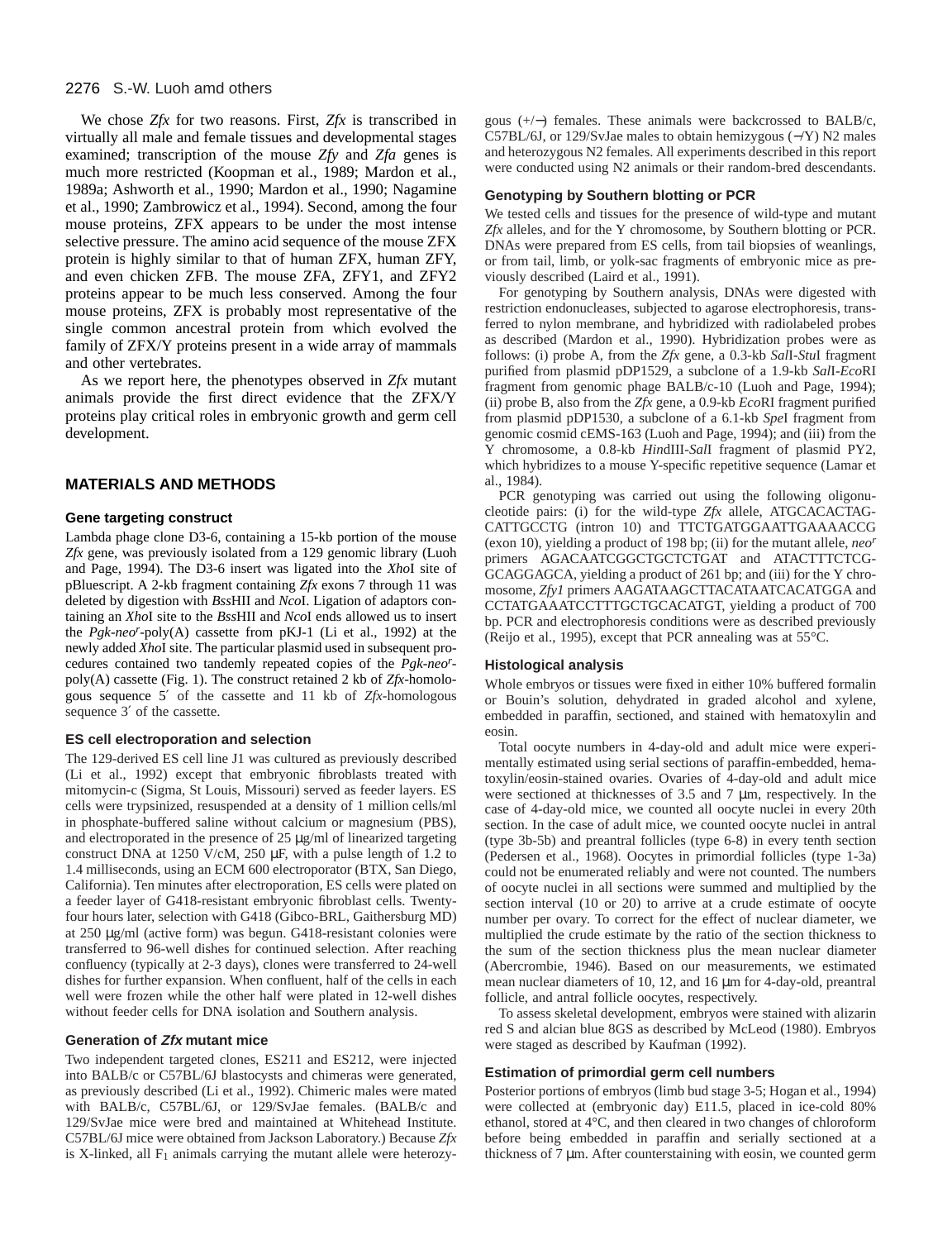cells, identified by alkaline phosphatase expression (Buehr et al., 1993), in every fifth section. The germ cells counted included those present in the genital ridges as well as those still migrating through the dorsal mesentery. We estimated the total number of germ cells in each embryo using the numerical methods described above for oocytes, in this case estimating a mean germ cell diameter of  $9 \mu m$ . Anterior portions of the same embryos were used for genotyping.

## **RESULTS**

#### **Generating a mutation in Zfx**

We set out to delete exons encoding a nuclear localization signal and much of the acidic domain of *Zfx* via homologous recombination in mouse embryonic stem (ES) cells. We have previously shown that the mouse *Zfx* gene spans 50 kb and contains at least 11 exons, the first four of which are not translated (Luoh and Page, 1994). Exons 5 through 10 encode the acidic domain, and exon 10 also encodes a nuclear localization motif (Mardon et al., 1990). Exon 11 encodes all 13 zinc fingers and contains the 3′ untranslated sequences. In our genetargeting construct, *Zfx* exons 7 through 10 were replaced by a neomycin resistance gene (*neor* ) duplicated in tandem and under the control of a PGK promoter (Fig. 1A). Successful targeting of the endogenous *Zfx* gene using this construct will result in deletion of half of the protein's acidic domain and a nuclear localization signal. Despite repeated efforts, our laboratory has been unsuccessful in generating antisera of sufficient quality to determine the presence or absence of an altered ZFX protein in mutant cells – perhaps because of the high degree of conservation of ZFX amino acid sequence among mammals. The linearized construct was transfected into J1 embryonic stem (ES) cells (Li et al., 1992). These ES cells derive from a normal XY male mouse and contain a single copy of the *Zfx* gene. By Southern blot analysis of DNAs from 225 resulting G418-resistant clones, we identified five clones that had undergone the desired homologous recombination events (and whose genotype will hereafter be referred to as '−/Y'; Fig. 1B).

To generate chimeric mice harboring the *Zfx* mutation, cells of two independent −/Y ES lines, ES211 and ES212, were injected into wild-type blastocysts (BALB/c or C57BL/6J) in vitro and transplanted into foster mothers. Efficient germline transmission of the *Zfx* mutation was observed when chimeric males derived from either ES211 or ES212 were mated with wild-type  $(+/+)$  BALB/c or C57BL/6J females. All offspring inheriting the *Zfx* mutation were, as expected, heterozygous  $(+/-)$  females.

#### **Diminished neonatal viability**

When the  $+/-$  females were mated with wild-type  $(+/Y)$  males (BALB/c or C57BL/6J), a substantial minority of the resulting progeny were found dead or dying within 24 hours of birth. The dying pups were small and had no milk in their stomachs; we detected no other gross abnormalities.

Southern blotting studies revealed that the observed neonatal lethality was essentially limited to *Zfx* mutant progeny. One would expect this cross to yield the following four classes of progeny, in equal numbers: +/−, +/+, −/Y and +/Y. However, of 42 dead pups collected, 34 were −/Y, seven were +/−, and only one was wild-type  $(+/+ or +/Y)$ ; presence or absence of Y

not determined conclusively). Conversely, among progeny who survived to the age of weaning (3-4 weeks), the representation of mutant classes was far below Mendelian expectations. It appears that of the −/Y and +/− progeny, roughly one tenth and one half, respectively, survived to weaning (Table 1, experiments 1 to 3).

These effects on viability were seen with animals derived from two independent *Zfx* mutant ES cell lines (ES211 and ES212) and thus are very likely the direct consequence of the *Zfx* mutation. In these crosses, the effect of genetic background (C57BL/6J vs. BALB/c) was minimal (Table 1, compare experiments 2 and 3). However, we were unable to propagate the mutation on a pure 129/SvJae strain background, suggesting that important modifiers of mutant viability may exist elsewhere in the genome. Subsequent experiments focused primarily on animals derived from ES211 by breeding to BALB/c.

Mutant  $(-Y)$  males surviving to adulthood proved to be



**Fig. 1.** Targeted mutagenesis of *Zfx*. (A) Structure of portion of wildtype gene, targeting construct, and predicted structure of correctly targeted gene. Grey areas indicate regions of homology between *Zfx* and targeting vector. Black boxes represent coding portions of exons 7 through 11. Hatched box represents 3′-untranslated portion of exon 11. Open boxes represent tandemly duplicated *neo<sup>r</sup>* genes within construct; arrows indicate their direction of transcription. Size and location of probes A and B, used to detect homologous recombination events, are shown. *Eco*RI sites represented by small circles. (B) Southern blot analysis of *Eco*RI-digested genomic DNAs from mutagenized ES cell clones. Asterisks denote correctly targeted clones. (Top) Probe A hybridizes to 6.3-kb fragment from wild-type X chromosome and 5.4-kb fragment from correctly targeted X chromosome. (Bottom) Probe B hybridizes to 0.9-kb fragment from wild-type X chromosome but has no homolog on correctly targeted X chromosome. Same blot hybridized sequentially with probes A and B.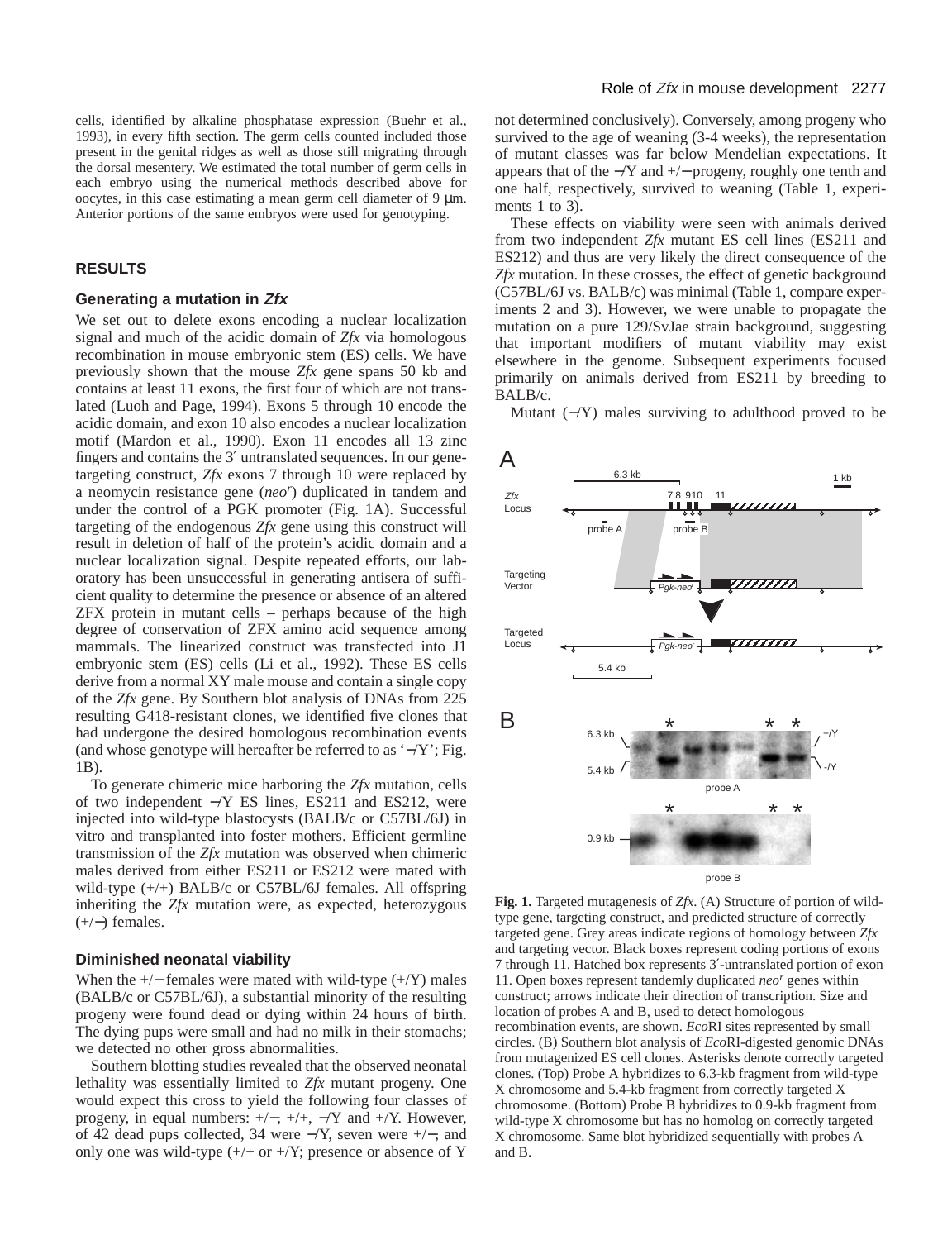|            | Cross            | ES cell<br>line<br>of origin | Background<br>strain | Age at<br>counting | Total number of surviving offspring, by genotype* |             |       |       |               |                |
|------------|------------------|------------------------------|----------------------|--------------------|---------------------------------------------------|-------------|-------|-------|---------------|----------------|
| Experiment |                  |                              |                      |                    | $+$ /Y                                            | $-\sqrt{Y}$ | $+/+$ | $+/-$ | $-\prime$ $-$ | $\chi^2 > 7.8$ |
|            | $+/- \times +/Y$ | ES211                        | BALB/c               | $3-4$ wks          | 90                                                | 19          | 85    | 59    |               | 50             |
|            | $+/- \times +/Y$ | <b>ES212</b>                 | BALB/c               | $3-4$ wks          | 55                                                |             | 53    | 22    |               | 55             |
|            | $+/- \times +/Y$ | ES212                        | C57BL6               | $3-4$ wks          | 24                                                |             | 23    |       |               | 14.7           |
| 4          | $+/- \times -/Y$ | <b>ES211</b>                 | BALB/c               | $3-4$ wks          | 102                                               |             |       | 86    |               | 158            |
|            | $+/- \times -/Y$ | <b>ES211</b>                 | BALB/c               | $3-4$ wks          | 50                                                | 12          |       | 40    | 10            | 43             |
| 6          | $+/- \times -/Y$ | <b>ES211</b>                 | BALB/c               | E18.5              | 38                                                | 29          |       | 26    | 24            |                |
|            | $+/- \times -/Y$ | <b>ES211</b>                 | BALB/c               | E <sub>15.5</sub>  | 16                                                |             |       | 13    |               |                |
| 8          | $+/- \times -/Y$ | ES211                        | BALB/c               | E <sub>12.5</sub>  | 13                                                | 12          |       | 10    |               |                |

**Table 1. Survival of offspring of +/**− **x +/Y and +/**− **x** −**/Y matings**

\*Number of viable animals at 3-4 weeks post partum or present in utero; each experiment represents sum of numerous litters.  $\chi^2$  values shown if greater than 7.8, which corresponds to *P*<0.05. Modest differences in survival of mutant animals in experiments 4 and 5 may reflect fact that in experiment 4 (as in experiments 1-3), two or three nursing dams and their litters were housed in a single cage, while in experiment 5, each cage held only one dam and her litter.

fertile. To generate −/− females, we crossed +/− females with −/Y males. If the mutation had no effect on viability, this cross would be expected to yield animals of the following four genotypes, in equal numbers:  $-/-$ ,  $+/-$ ,  $\gamma$  and  $+$  $\gamma$ . However, as in the previous cross, there was substantial mortality in the first postnatal day. Among progeny who survived to weaning, the three mutant classes – and especially the  $-/-$  and  $\overline{Y}$ animals – were underrepresented. Of the  $-\gamma$ ,  $+\gamma$ , and  $-\gamma$ progeny, roughly one tenth, four fifths and one tenth, respectively, survived to weaning (Table 1, experiments 4 and 5).

The poor survival of mutant animals to weaning is evidently due, at least in part, to an inability to weather the neonatal period. However, it remained possible that poor survival in utero also contributed to the marked underrepresentation of mutant animals at weaning. To test this possibility, we harvested litters from matings  $(+/- \times -/Y)$  at E18.5, 1-2 days before birth would have occurred, or at earlier embryonic stages. Typing of the embryos revealed the presence of wild-

type and mutant classes in proportions not significantly different from Mendelian expectations (Table 1, experiments 6 to 8). The viability of *Zfx* mutant embryos is indistinguishable from that of wild-type (+/Y) littermates. We conclude that most if not all premature deaths of *Zfx* mutant animals occur in the neonatal period. We have not yet detected any anatomic or histologic abnormalities that would account for these deaths.

## **Reduced body mass of embryos and adults**

We noticed many small animals among the surviving progeny of both  $+/- \times +/Y$ and  $+/- \times -/Y$  crosses. A comparison of body mass and genotype suggested that the small animals were largely if not exclusively −/Y males and −/− females. We therefore charted the growth at weekly intervals of all progeny from several +/−  $\times$  –/Y matings. We found that, throughout the first six weeks of life, −/Y males were 20-25% smaller than +/Y males and that −/− females were 20-30% smaller than +/− females (Fig. 2).

To determine whether this growth deficit existed before birth, embryos from  $+/- \times -/Y$  matings were collected and weighed at E12.5, E15.5, and E18.5. At all three time points, −/Y and −/− embryos were roughly 20% smaller than +/Y and +/− littermates (Table 2). We conclude that the reduced body mass of newborn and adult mice lacking an intact *Zfx* gene is the result of a growth disturbance originating prior to E12.5.

A diminished rate of growth in utero might or might not be accompanied by retarded development. To address this question, we examined the timing of skeletal development in mutant and wild-type embryos. We found that the time course of appearance and maturation of ossification centers was very similar in  $+$ /Y −/Y, +/−, and −/− animals (data not shown). Thus, as assayed by skeletal development, there appeared to be no significant developmental delay in embryos lacking an intact *Zfx* gene.

#### **Sexual differentiation and fertility**

We detected no gross abnormalities of sexual differentiation in



**Fig. 2.** Reduced weight of *Zfx* mutant animals. Offspring of −/Y x +/− mating were weighed once a week beginning at 7 days of age. Upper panels: absolute weights of +/− and −/− females (left) and  $+/Y$  and  $-Y$  males (right) expressed as mean  $\pm$  s.e.m. Lower panels: relative weights of +/− and −/− females (left; normalized to +/−) and +/Y and −/Y males (right; normalized to  $+/Y$ ).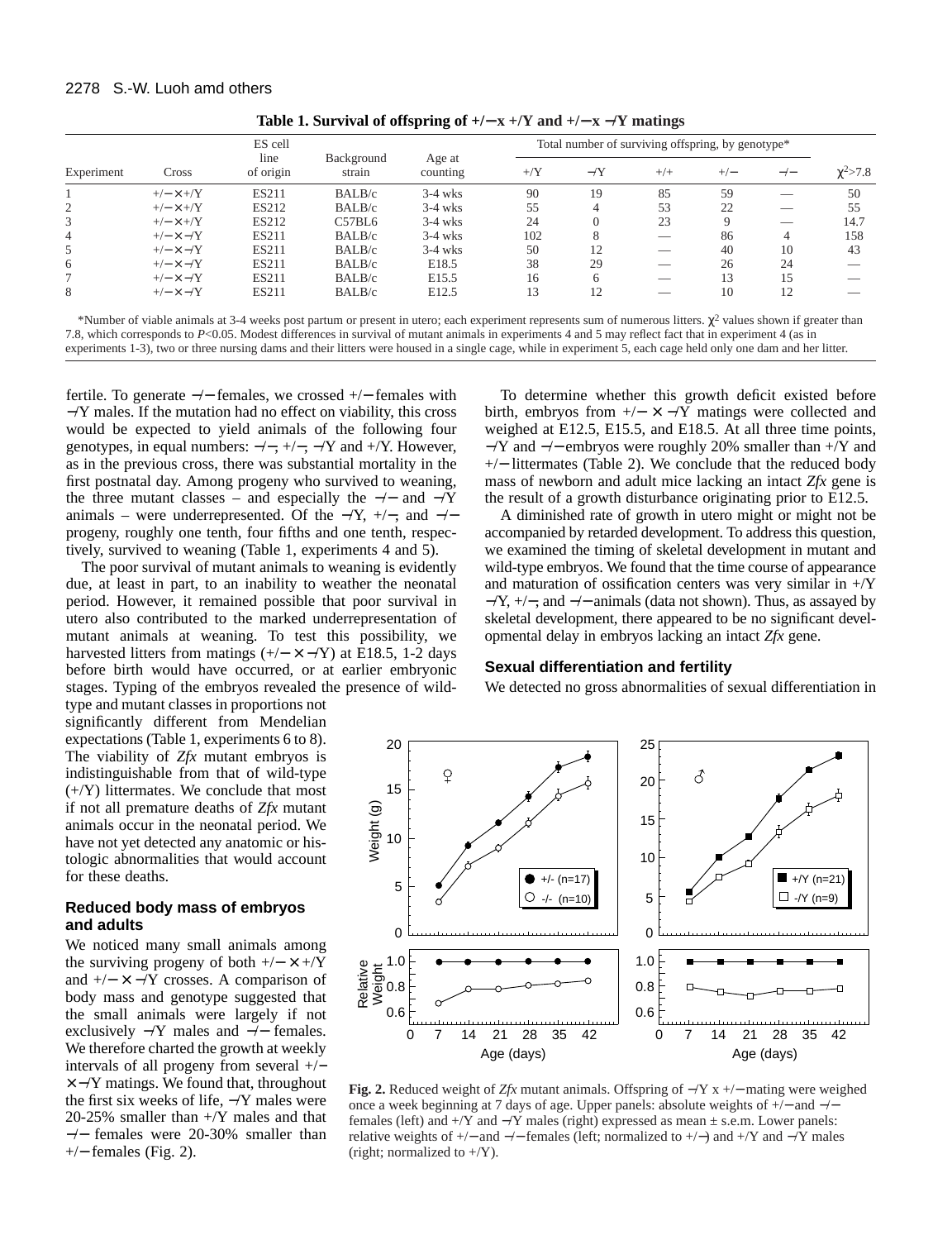|  |  | Table 2. Weights of fetal offspring of $+/- x -/Y$ mating |  |
|--|--|-----------------------------------------------------------|--|
|  |  |                                                           |  |

|                    |                 |                           |                                           | Average fetal weight (g), by genotype*<br>(and relative weight) |                             |                                           |
|--------------------|-----------------|---------------------------|-------------------------------------------|-----------------------------------------------------------------|-----------------------------|-------------------------------------------|
|                    | Males           |                           |                                           | Females                                                         |                             |                                           |
| Age at<br>weighing | $+$ /Y          | $-Y$                      | $P$ value <sup><math>\dagger</math></sup> | $+/-$                                                           | $-\prime -$                 | $P$ value <sup><math>\dagger</math></sup> |
| E <sub>12.5</sub>  | $0.055+0.004$   | $0.042 + 0.006$<br>(1.00) | < 0.06<br>(0.76)                          | $0.056 \pm 0.005$                                               | $0.043 \pm 0.005$<br>(1.00) | < 0.07<br>(0.77)                          |
| E <sub>15.5</sub>  | $0.36 \pm 0.07$ | $0.29 \pm 0.04$<br>(1.00) | < 0.002<br>(0.81)                         | $0.36 + 0.01$                                                   | $0.28 \pm 0.01$<br>(1.00)   | < 0.001<br>(0.78)                         |
| E <sub>18.5</sub>  | $1.19 \pm 0.04$ | $0.91 \pm 0.02$<br>(1.00) | < 0.001<br>(0.76)                         | $1.12 \pm 0.04$                                                 | $0.88 \pm 0.02$<br>(1.00)   | < 0.001<br>(0.79)                         |

\*Fetuses are those tabulated in experiments 6-8 in Table 1. Relative weight (in parentheses) calculated by dividing by average weight of +/Y fetuses (in case of males) or of +/− fetuses (in case of females).

†Two-tailed Student's *t*-test.

 $-\gamma$ ,  $+\gamma$ , or  $-\gamma$  animals. Regardless of neonatal viability,  $-\gamma$ animals were fully masculinized, with anatomically and histologically normal testes, male internal accessory structures, and male external genitalia. Conversely, +/− and −/− animals were fully feminized, with ovaries, female internal accessory structures, and female external genitalia. (As described below, the ovaries of −/− females and testes of −/Y males were small.) Adult −/Y males and +/− and −/− females exhibited normal mating behavior as evidenced by formation of copulatory plugs.

Fertility appeared to be normal in  $-Y$  males and  $+/$ females. Of 35 −/Y animals mated, 33 repeatedly sired litters. Heterozygous females also showed no gross impairment of fertility, as pregnancies resulted from 42 of 61 matings (69%) between +/− females (48 different animals, 7-39 weeks of age) and −/Y males. (Successful mating judged by copulatory plug formation.)

By contrast, the fertility of homozygous mutant females was severely compromised. Pregnancies resulted from only 16 of 51 matings (31%) between −/− females (21 different animals, 7-40 weeks of age) and wild-type males. Whereas numerous +/− females greater than 30 weeks of age continued to bear litters, the oldest −/− female to become pregnant was 25 weeks old, despite continued mating of such animals to an age of 40 weeks. Moreover, −/− females that did become pregnant after mating with  $+$ /Y males gave birth to small litters as compared with  $+/-$  females mated with  $-$ /Y males  $(3.8\pm1.9 \text{ vs. } 6.4\pm2.1)$ pups/litter). This striking difference (*P*<0.001) in litter size is not readily accounted for by differential viability of embryos of various genotypes, since the two crosses would be expected to yield many offspring of similar genotype and, in aggregate, litters of comparable viability. Quite apart from any effect of embryonic genotype, it appears that fertility is greatly impaired in females homozygous for the *Zfx* mutation.

Surprisingly, all pups born to −/− females (mated with either +/Y or −/Y males) died within 24 hours of birth. This could not be explained solely on the basis of the pups' genotypes. Fostering experiments in which litters were transferred between −/− dams and +/+ dams demonstrated that the inviability of pups born to  $-/-$  females was due to a nursing deficit in −/− females; regardless of genotype, pups nursed by −/− females gained relatively little weight (unpublished results). The developmental and physiologic origins of this nursing deficit remain to be explored.

## **Oocyte deficit in** −**/**− **females**

Light microscopic examination of the ovaries of  $-/-$  and  $+/$ littermates revealed the cause of the −/− animal's poor fertility: a dramatic reduction in the number of oocytes (Fig. 3). At all ages examined, ovaries of −/− animals were relatively depleted of primary and growing follicles and, as a result, their ovaries were much smaller than those of +/− animals. For example, at 42 weeks of age, when +/− ovaries still displayed a full range of follicular activity (Fig. 3A), −/− ovaries contained no or few oocytes and were largely atrophic and fibrous (Fig. 3B). In some younger −/− females, a qualitatively normal progression of follicular development and ovulatory activity could be observed (Fig. 3D), with maturing follicles, preovulatory follicles, and corpora lutea all present. This is as one would expect given that some young −/− females do become pregnant. Nonetheless, even in these young −/− animals, the number of oocytes was reduced.

To quantify this defect across the reproductive lifespan, we counted oocytes in antral and preantral follicles in the ovaries of −/− and +/− females killed at 8-46 weeks of age. (In wildtype mice, oocyte counts drop precipitously during adult life, necessitating age-matched, time-course studies.) At all ages, we found that the number of follicles per ovary was dramatically reduced in  $-/-$  as compared with  $+/-$  animals (Fig. 4). Indeed, antral/preantral follicle counts in −/− ovaries fell to negligible levels (less than 100 per ovary) as early as 18 weeks of age, while +/− ovaries showed counts of 200 antral/preantral follicles as late as 46 weeks of age.

Was this oocyte depletion in adult females the result of accelerated loss associated with ovarian cycling (follicular atresia and ovulation), or did it reflect a deficiency in oocytes present prior to the onset of puberty? To answer this question, we determined the total number of oocytes in the ovaries of sexually immature  $-/-$  and  $+/-$  littermates. At 4-5 days post partum, the number of oocytes in −/− ovaries (304±74 oocytes per ovary;  $n=8$ ) was far lower ( $P<0.002$ ) than that in +/− ovaries (1167 $\pm$ 593; *n*=6). Thus, the oocyte deficit in  $-/$ animals existed before the onset of reproductive cycling. Ovarian failure in −/− mice evidently results from an oocyte deficit that exists prior to sexual maturation.

The oocyte count in ovaries of 4-5 day post partum  $+/$ females was lower than that previously reported for normal mice of similar age (Jones et al., 1961; Burgoyne et al., 1985). This suggested that *Zfx* heterozygotes, though fertile, might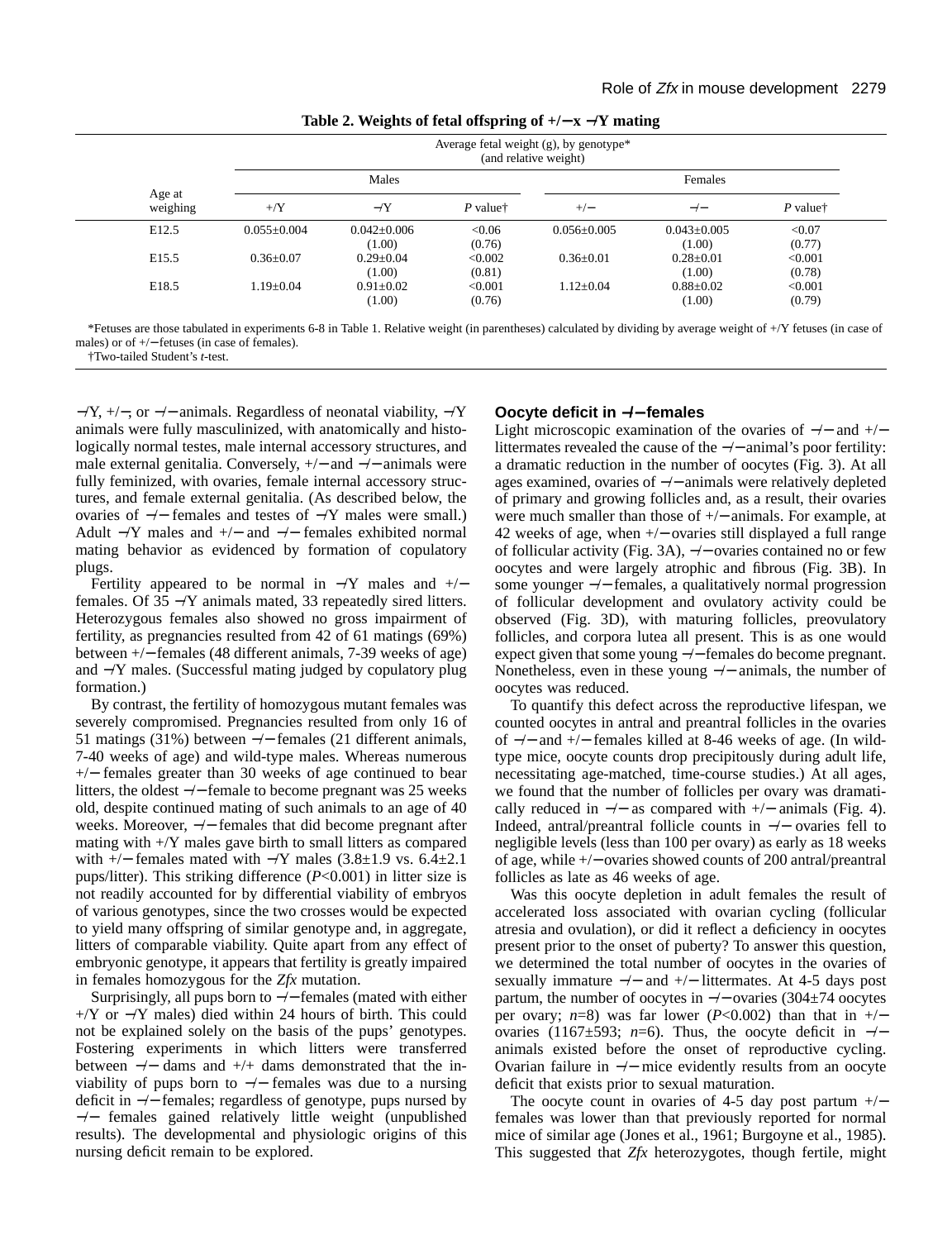have a modest oocyte deficit. This proved to be the case, as we discovered by examining the ovaries of +/− and +/+ littermates from a  $+$ /Y  $\times$  +/− cross. At 4-5 days post partum, the number of oocytes in +/− ovaries (1495±245; *n*=6) was significantly less (*P*<0.003) than that in +/+ ovaries (2526±121; *n*=5). Thus, heterozygous females have an oocyte deficit, though milder than that observed in −/− mice. These findings put the oocyte counts in −/− females, which we had previously compared with +/− females, in starker relief: at 4-5 days of age, −/− females have about one eighth the number of oocytes seen in  $+/+$ animals.

# **Reduced sperm counts in** −**/Y males**

The oocyte deficits observed in −/− and +/− females led us to investigate more closely whether −/Y males, whose fertility was grossly undisturbed, might also exhibit some abnormality

in gamete production. As judged by testicular histology, spermatogenesis appeared to be qualitatively normal in −/Y animals (not shown). However, testicular and epididymal weights, both sensitive measures of spermatogenic activity, were markedly reduced in −/Y as compared to  $+/Y$  males, even when corrected for the overall diminished body mass of −/Y males (Table 3). Indeed, the number of sperm present in the epididymides of −/Y mice was less than half that found in +/Y mice. (At greater than 2 million per caput epididymis, the −/Y sperm counts are entirely consistent with fertility.) We conclude that spermatogenesis is qualitatively normal but its output halved in  $-\gamma Y$  mice.

## **Reduced primordial germ cell counts in** −**/**− **and** −**/Y embryos**

To explore the embryonic origins of the germ cell deficits observed in mutant males and females, we counted primordial germ cells (PGCs) at E11.5, just prior to gonadal sex differentiation. By E11.5, most PGCs have completed their migration into the genital ridge, but about 5% are still moving through the gut and dorsal mesentery (Tam et al., 1981). At E11.5, *Zfx* mutant and wild-type embryos displayed similar proportions of PGCs remaining outside the genital ridge. We did not observe abnormal migration of PGCs to ectopic sites. As expected, the numbers of PGCs in  $+/+$  and  $+/Y$ embryos were nearly identical (Fig. 5). However, the PGC counts in −/− and −/Y embryos were less than half of those in the wild-type embryos (*P*<0.007 and *P*<0.001, respectively).

Thus, diminished sperm and oocyte counts in *Zfx* mutant male and female adults are at least partly due to reduced PGC counts prior to gonadal sex differentiation.

# **DISCUSSION**

The pleiotropic consequences of the *Zfx* mutation provide a functional context in which to evaluate the wealth of molecular biologic data that has accumulated about this gene and its homologs in mice, humans, and other vertebrates. We have found that *Zfx* mutant animals exhibit poor neonatal viability, small body size, oocyte deficits that lead to reduced fertility and premature ovarian failure, and reduced sperm counts. Perhaps the pleiotropic effect of the *Zfx* mutation is not surprising, since *Zfx* is reported to be transcribed in every



**Fig. 3.** Ovarian histology in +/− and  $-/-$  females. (A,B) 42-week-old animals. (A) +/−; (B)  $-/-$ . (C,D) 17-week-old animals. (C) +/-; (D) -/-. (E,F) 4-day-old animals. (E) +/-; (F) -/-. af, antral follicle; paf, preantral follicle; cl, corpus luteum; ov, ovary. Ovaries of +/− mice (A,C) show numerous immature and mature follicles and corpora lutea. Ovaries of −/− mice (B,D) show few or no follicles; corpora lutea are evident at 17 weeks (D), but not at 42 weeks (B). At 4 days of age, number of oocytes is reduced in  $-/-$  (F) as compared with  $+/-$  (E).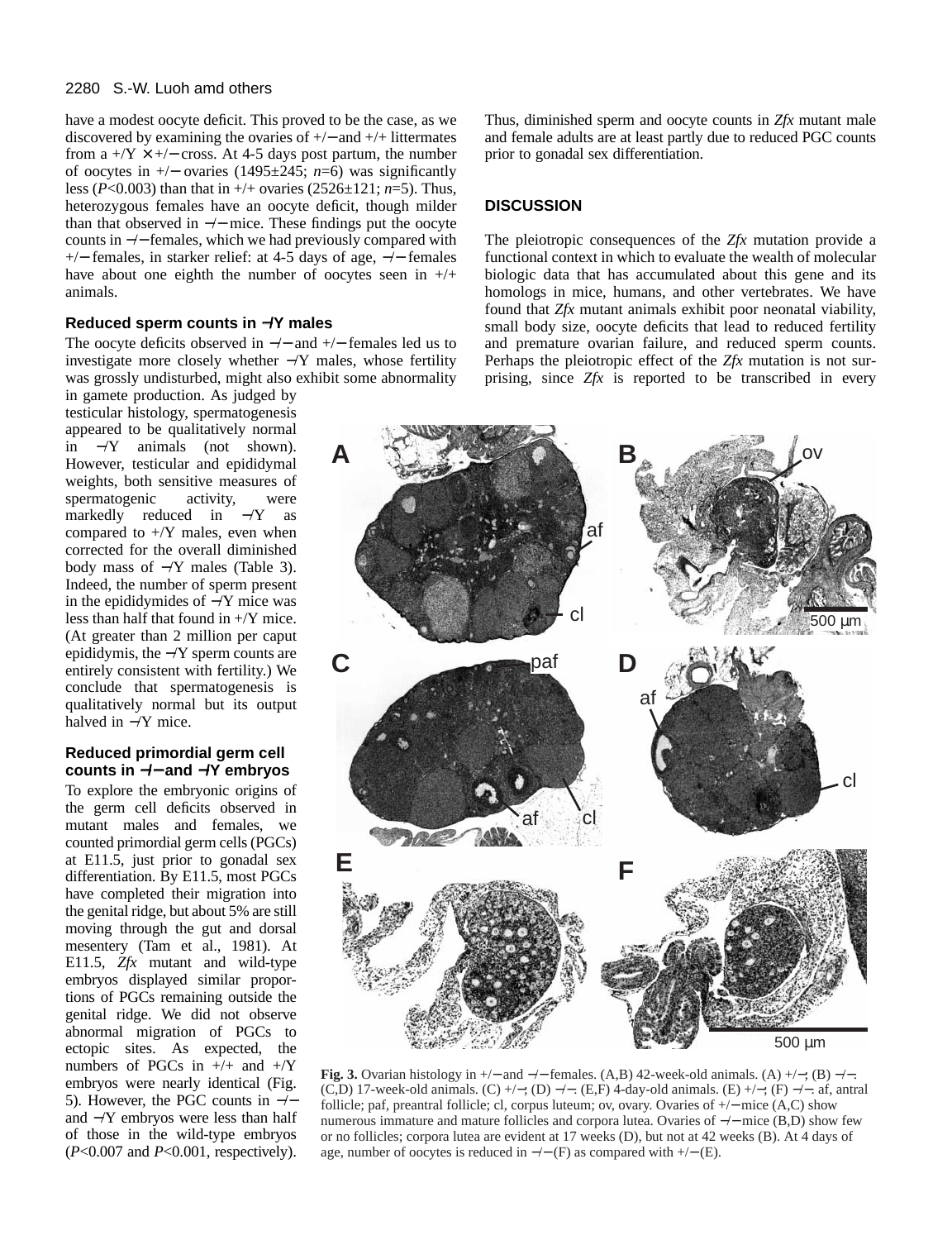

**Fig. 4.** Total number of follicles (preantral plus antral) per ovary in adult +/− and −/− females. Each point represents mean number per ovary for a single mouse.

embryonic, newborn, and adult mammalian tissue and cell line examined (Schneider-Gädicke et al., 1989b; Mardon et al., 1990; Palmer et al., 1990).

The *Zfx* mutant allele we generated is deleted for four of the gene's seven coding exons, including the highly conserved exon encoding a putative nuclear localization signal (Luoh et al., 1995). Nonetheless, the mutation may not have caused a complete loss of function; it may have resulted in a partial loss of function, or even a gain of function. The latter possibilities arise because of the intron/exon structure of *Zfx*: all codingregion introns are positioned between the first and second nucleotides of a codon triplet, such that any coding exon or combination of coding exons could be spliced out without disrupting the reading frame downstream (Luoh and Page, 1994). Indeed, alternative splicing of human and mouse *Zfx* transcripts is well documented (Schneider-Gädicke et al., 1989a; Ashworth et al., 1990; Luoh and Page, 1994). In the case of our mutant allele, in which exons 7 through 10 (the second through the fifth coding exons) were replaced by a neomycin gene (Fig. 1), it is possible that splicing of exon 6 to exon 11 could produce a truncated ZFX protein retaining the zinc-finger domain, which may harbor a second nuclear localization domain (Taylor-Harris et al., 1995). Antisera with which to test this possibility are not yet available. Thus, the phenotypes observed may reflect a complete or partial loss of function, or a gain of function.

# **No effect on sex differentiation**

Although we found reduced numbers of germ cells in *Zfx* mutant males and females, we detected no abnormalities of the somatic components of the reproductive tract in either sex. We have found no evidence that *Zfx* functions in determining the sexual fate of (1) the somatic portion of the gonad, (2) the internal accessory structures, or (3) the external genitalia. It has previously been suggested that ZFX/Y play an indirect role in gonadal sex determination via an effect on embryonic growth (Mittwoch, 1992). While it is now clear that the *Zfx* mutation slows embryonic growth, this growth defect appears to be of no consequence for gonadal sex differentiation.

**Table 3. Gamete production in +/Y and** −**/Y mice**

|                                                                                                 |                                                        | Genotype                                                 |                              |                                        |  |  |  |
|-------------------------------------------------------------------------------------------------|--------------------------------------------------------|----------------------------------------------------------|------------------------------|----------------------------------------|--|--|--|
|                                                                                                 | $+$ /Y<br>$(n=5)$                                      | $-Y$<br>$(n=6)$                                          | Ratio*                       | P value <sup>†</sup>                   |  |  |  |
| Testicular weight (mg)<br>Epididymal weight (mg)<br>Sperm/caput (millions)<br>Body weight $(g)$ | $240+7$<br>$52 + 4$<br>$4.19 \pm 0.83$<br>$29.7 + 1.2$ | $139 + 8$<br>$29 + 2$<br>$2.05 \pm 0.41$<br>$24.1 + 1.0$ | 0.58<br>0.55<br>0.49<br>0.81 | < 0.0001<br>0.0009<br>0.0373<br>0.0063 |  |  |  |
| *Ratio of $-Y$ to $+/Y$ .<br>†Two-tailed Student's t-test.                                      |                                                        |                                                          |                              |                                        |  |  |  |

## **Embryonic growth and adult size**

Several observations in our study indicate that *Zfx* plays a critical role in growth of the early embryo and, thereby, in determining the size of the adult. In mutants of both sexes, growth was disturbed prior to E12.5 and the resulting size deficit persisted throughout fetal development and postnatal life. Males of -/Y genotype were 20-25% smaller than +/Y littermates at all developmental stages examined: E12.5, E15.5, E18.5 and throughout the first 6 weeks of postnatal life. Similarly, −/− females were 20-30% smaller than +/− littermates at these embryonic and postnatal timepoints. Thus, the growth deficit caused by the *Zfx* mutation is readily evident by mid-gestation and is not fully compensated during fetal or postnatal development.

Compared to some other growth factors, *Zfx* seems to influence organismal growth earlier in development. Embryos deficient in growth hormone (by virtue of mutations in the Pit-1 transcription factor or in the receptor for the growthhormone-releasing hormone) are of normal size, and growth retardation is not evident until about 2 weeks after birth (Camper et al., 1990; Li et al., 1990; Godfrey et al., 1993). Though dramatic postnatal growth retardation has been observed in animals lacking the transcription factor c-*fos*, birth weights were normal (Field et al., 1992; Johnson et al., 1992). While embryonic fibroblasts lacking the transcription factor c*jun* show reduced growth rates in culture, E12.5 embryos



**Fig. 5.** Reduced primordial germ cell counts in *Zfx* mutant E11.5 embryos. Embryos of the five indicated genotypes were obtained from  $-Y \times +/-$  and  $+/Y \times +/-$  matings. The mean number of primordial germ cells per embryo  $(\pm s.e.m.)$  is shown for each genotype; sample sizes are indicated on the bars.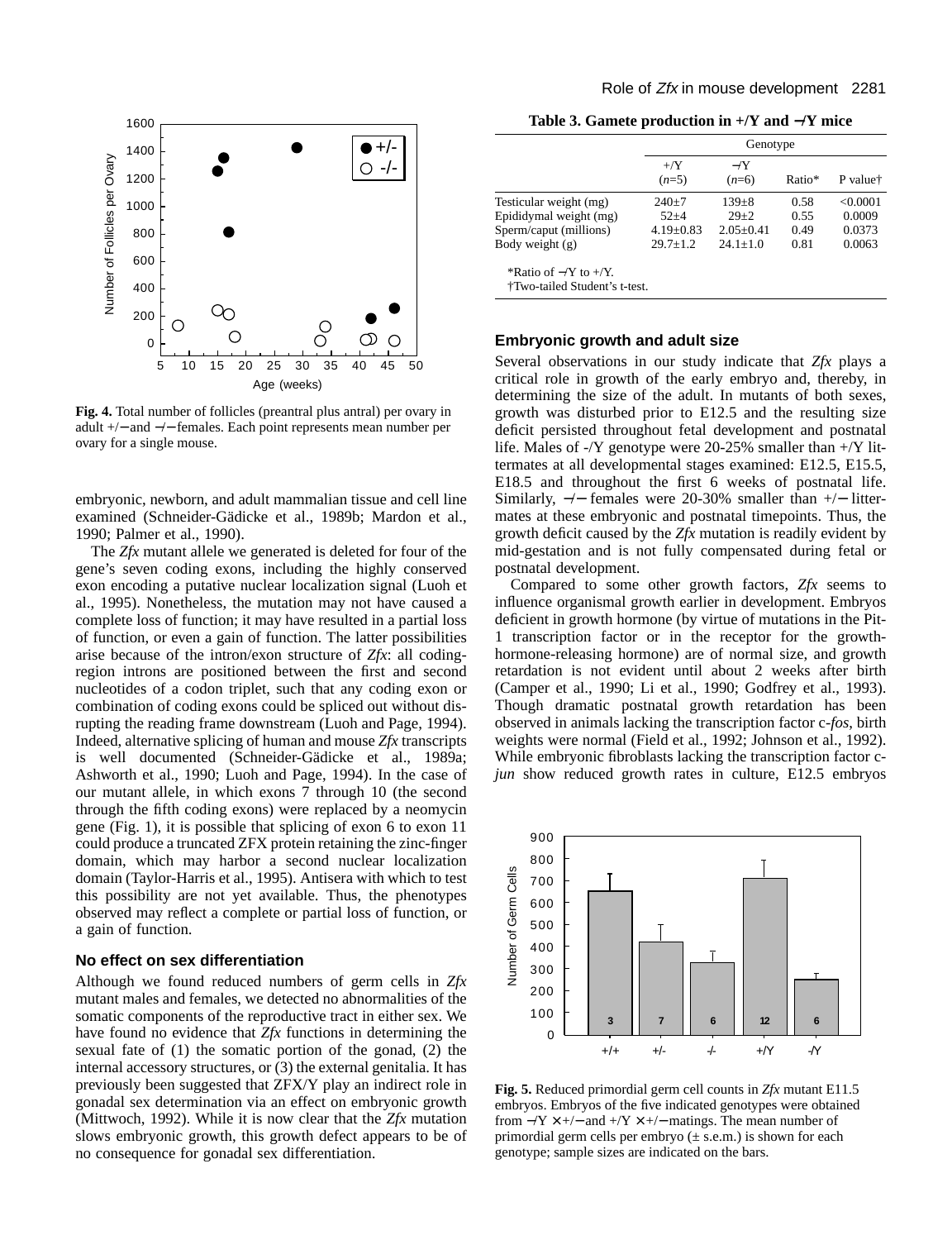lacking c-*jun* are of normal size (Hilberg et al., 1992; Johnson et al., 1993).

Embryonic growth retardation has been observed in mice lacking either insulin-like growth factor 1 (IGF-1), or IGF-2, or the type-1 IGF receptor (IGF1R), or insulin receptor substrate-1 (IRS-1). However, in these mutants, unlike *Zfx* mutant animals, the weight deficit (as a percentage of wild-type weight) becomes more marked during later embryonic development or postnatal life (DeChiara et al., 1990; Baker et al., 1993; Powell-Braxton et al., 1993; Araki et al., 1994; Tamemoto et al., 1994).

While *Zfx* appears to have a role in embryonic growth, we have found no convincing evidence that *Zfx* is involved in cell differentiation. Though *Zfx* mutant animals are small and have reduced numbers of germ cells, we detected no consistent qualitative pathological changes in any organ. In particular, as mentioned earlier, we detected no abnormalities of somatic sexual differentiation in males or females. The quantitative germ cell deficits in males and females could be explained by a role for *Zfx* in early embryonic growth, perhaps prior to germ cell allocation (as discussed below). As judged by skeletal maturation, development was temporally unaffected in *Zfx* mutant embryos. It is possible that the poorly understood, incomplete lethality observed in −/− and −/Y mice reflects a specific differentiation function, but we have no anatomical or histological evidence to support this conjecture. Thus, our study of mutant phenotypes is consistent with *Zfx* having little function in cell differentiation, strictly defined. Of course, if the present mutation does not result in loss of all *Zfx* function, then it remains possible that a complete loss-of-function allele would yield specific defects in cell differentiation.

# **Functional differences between mouse Zfx and Zfy genes**

We have found that an intact Y chromosome, carrying wildtype copies of the *Zfy1* and *Zfy2* genes, fails to complement the growth deficit associated with the *Zfx* mutation. At E12.5 and E15.5, for example, the weights of  $-Y$  and  $-/-$  embryos are indistinguishable from each other, though both are 20% below those of age-matched +/Y and +/− embryos (Table 2). We conclude that while *Zfx* plays a critical role in embryonic growth prior to E12.5, the *Zfy* genes do not provide the same growth function, at least in mice. Similarly, we find that the *Zfy* genes fail to complement the poor neonatal viability associated with the *Zfx* mutation. Both  $-Y$  and  $-/-$  pups exhibited very poor viability, with only one tenth of either genotypic class surviving to weaning (Table 1, experiments 4 and 5). Perhaps the organismal functions of the murine *Zfy* genes are more restricted than those of *Zfx*. This might be understood in terms of previous reports concerning gene expression: while the murine *Zfx* gene is transcribed in a wide variety of embryonic, newborn, and adult tissues, the murine *Zfy* genes are transcribed in a much more restricted fashion, most prominently in testes (Koopman et al., 1989; Mardon and Page, 1989b; Mardon et al., 1990; Nagamine et al., 1990; Zambrowicz et al., 1994). Note that the *Zfx* mutant animals we have studied have two wild-type copies of *Zfa*, an expressed autosomal retroposon derived from *Zfx* (Page et al., 1987; Mardon et al., 1989a; Mitchell et al., 1989; Nagamine et al., 1989; Ashworth et al., 1990; Mardon et al., 1990; Page et al., 1990). The phenotypes of *Zfx* mutant, *Zfa* wild−type animals imply that the critical

organismal functions of the *Zfx* and *Zfa* genes are not fully redundant.

## **Germ cell numbers and embryonic growth**

Our observations indicate that *Zfx* plays a critical role in the growth or maintenance of germ cell populations in both males and females, and prior to gonadal sex differentiation. At E11.5, just before the onset of testicular or ovarian differentiation, PGC counts in both −/Y and −/− embryos were roughly half those observed in wild-type embryos. (The Y chromosome – and the *Zfy* genes – evidently fail to complement this PGC deficit, just as they fail to complement the growth and viability deficits associated with the *Zfx* mutation.) Spermatogenesis was qualitatively normal in −/Y adults, which were fertile, but spermatogenic output was halved. Oogenesis, maturation and ovulation appeared to be qualitatively normal in many young −/− females, but oocyte numbers and fertility were markedly diminished. In wild−type XX and XY embryos, PGCs derive from the epiblast/primitive ectoderm, are first recognizable in the extraembryonic mesoderm at about e7-8, and proliferate during their migration to the primitive gonad, which is largely complete by E11. Our observations suggest that the Zfx mutation perturbs one or more of the processes (allocation, migration, and proliferation) that establish and expand the germ cell pool during this period in embryogenesis.

If wild-type *Zfx* function is required for normal growth of the epiblast, then the low PGC counts in E11.5 embryos could be explained by a simple reduction in the number of epiblast cells allocated to the germ cell lineage. This early embryonic growth hypothesis could economically account for both the reduced body size and the germ cell deficits observed in *Zfx* mutant animals. (In utero exposure of early mouse embryos to mitomycin C, a DNA-alkylating agent that inhibits cell division, results in embryonic growth retardation and a striking decline in germ cell numbers in both sexes – with no specific differentiation defects – all reminiscent of the *Zfx* mutant phenotype; Tam and Snow, 1981) In  $-/-$  females, the oocyte deficits at 4 to 5 days post partum appeared to be much more severe than the PGC deficits at E11.5, suggesting that the *Zfx* mutation may also have impaired germ cell proliferation or survival during the period between these two timepoints.

## **A potential model for human ovarian failure**

The *Zfx* mutant mouse may prove to be a useful model system for human ovarian failure since both share several characteristics: diminished numbers of oocytes, shortened reproductive lifespan, and an association with the X chromosome. Ovarian failure is a principal component of Turner syndrome and also an isolated finding in many infertile but otherwise healthy women. Ovarian histology in Turner syndrome and in isolated ovarian failure is reminiscent of that seen in *Zfx* mutant female mice, with oocyte numbers falling to negligible levels prematurely – this can happen before the age of puberty, in which case menses never begin, or later, resulting in premature menopause (Lippe et al., 1993). Moreover, the human homolog *ZFX* is on the X chromosome, a frequent site of microscopically detectable anomalies not only in Turner syndrome (classically associated with an XO karyotype) but also in otherwise healthy women with ovarian failure (Krauss et al., 1987; Tharapel et al., 1993). In humans, there is little opportunity to explore the embryologic origins of the oocyte deficit. The *Zfx*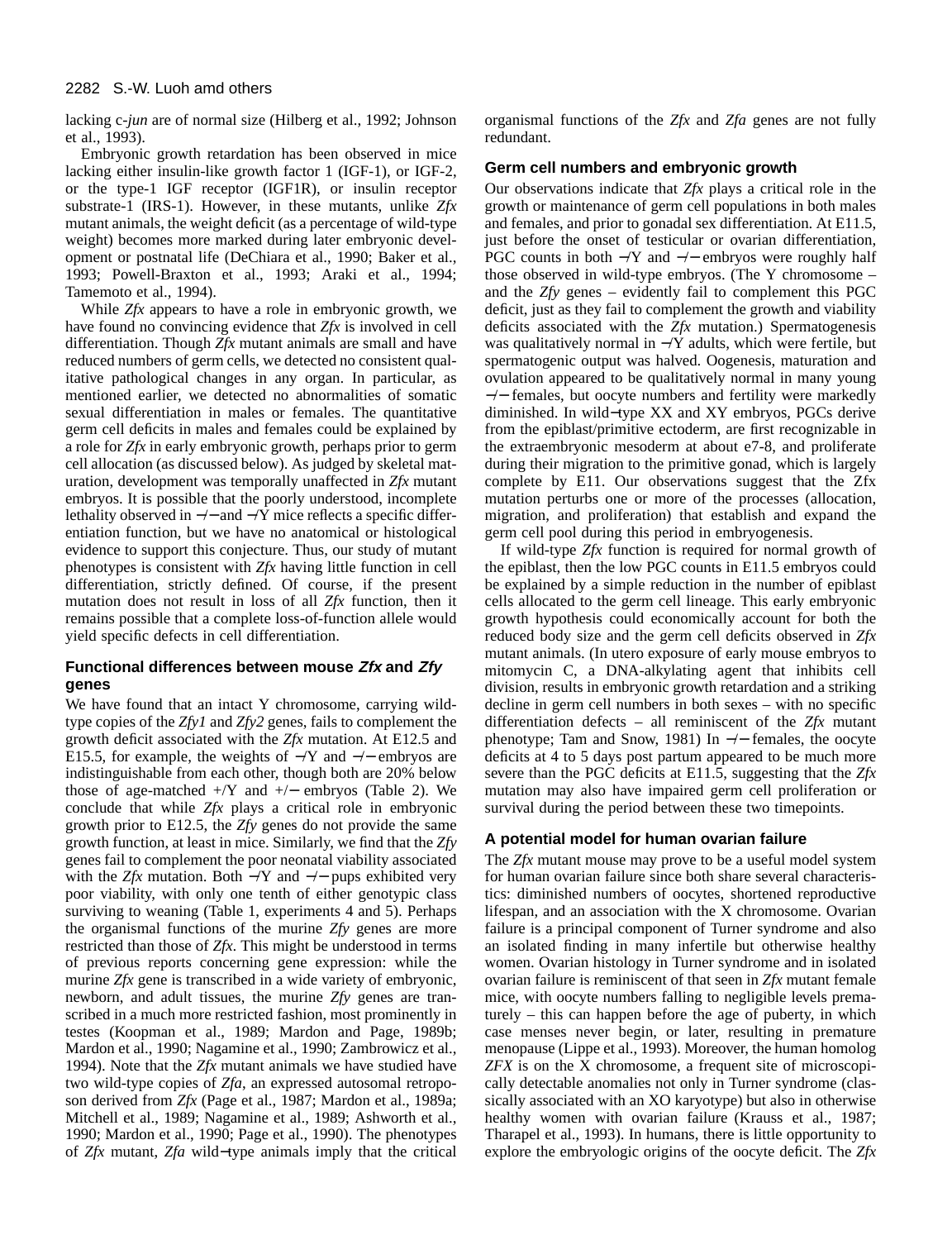We thank En L<sub>i</sub> for guidance and instruction with gene targeting. George Mutter for advice in histologic analysis, and Karin Jegalian, Bruce Lahn, Renee Reijo, Elizabeth Robertson and Ron Rosenfeld for comments on the manuscript. This work was supported by grants from the National Institutes of Health. R.D.P. was the recipient of a Human Frontiers Science Program fellowship.

## **REFERENCES**

- **Abercrombie, M.** (1946). Estimation of nuclear population from microtome sections. *Anat. Rec.* **94**, 239-247.
- **Araki, E., Lipes, M. A., Patti, M. E., Bruning, J. C., Haag, B., Johnson, R. S. and Kahn, C. R.** (1994). Alternative pathway of insulin signalling in mice with targeted disruption of the *IRS-1* gene. *Nature* **372**, 186-190.
- **Ashworth, A., Rastan, S., Lovell-Badge, R. and Kay, G.** (1991). Xchromosome inactivation may explain the difference in viability of XO humans and mice. *Nature* **351**, 406-408.
- **Ashworth, A., Skene, B., Swift, S. and Lovell-Badge, R.** (1990). *Zfa* is an expressed retroposon derived from an alternative transcript of the *Zfx* gene. *EMBO J.* **9**, 1529-1534.
- **Ashworth, A., Swift, S. and Affara, N.** (1989). Sequence of cDNA for murine *Zfy-1*, a candidate for *Tdy*. *Nucl. Acids Res.* **17**, 2864.
- Baker, J., Liu, J.-P., Robertson, E. J. and Efstratiadis, A. (1993). Role of insulin-like growth factors in embryonic and postnatal development. *Cell* 75, 73-82.
- **Buehr, M. and McLaren, A.** (1993). Isolation and culture of primordial germ cells. *Method. Enzymol.* **225**, 58-77.
- **Burgoyne, P. S.** (1989). Thumbs down for the zinc finger? *Nature* **342**, 860- 862.
- **Burgoyne, P. S. and Baker, T. G.** (1985). Perinatal oocyte loss in XO mice and its implications for the aetiology of gonadal dysgenesis in XO women. *J. Reprod. Fert.* **75**, 633-645.
- **Camper, S. A., Saunders, T. L., Katz, R. W. and Reeves, R. H.** 1990). The *Pit-1* transcription factor gene is a candidate for the murine Snell dwarf mutation. *Genomics* **8**, 586-590.
- **DeChiara, T., Efstratiadis, A. and Robertson, E. J.** (1990). A growthdeficiency phenotype in heterozygous mice carrying an insulin-like growth factor II gene disrupted by targeting. *Nature.***345**, 78-80.
- **Field, S., Johnson, R. S., Mortensen, R. M., Papaioannou, V. E., Spiegelman, B. M. and Greenberg, M. E.** (1992). Growth and differentiation of embryonic stem cells that lack an intact c-*fos* gene. *Proc. Natl. Acad. Sci. USA* **89**, 9306-9310.
- **Godfrey, P., Rahal, J. O., Beamer, W. G., Copeland, N. G., Jenkins, N. A. and Mayo, K. E.** (1993). GHRH receptor of *little* mice contains a missense mutation in th extracellular domain that disrupts receptor function. *Nature Gen.* **4**, 227-232.
- **Hilberg, F. and Wagner, E. F.** (1992). Embryonic stem (ES) cells lacking functional c-*jun*: consequences for growth and differentiation, AP-1 activity and tumorigenicity. *Oncogene* **7**, 2371-2380.
- **Hogan, B., Beddington, R., Costantini, F. and Lacy, E.** (1994).*Manipulating the Mouse Embryo, A Laboratory Manual*. Plainview, NY: Cold Spring Habor Laboratory Press.
- Johnson, R. S., Spiegelman, B. M. and Papaioannou, V. (1992). Pleiotropic effects of a null mutation in the c-*fos* proto-oncogene. *Cell* **71**, 577-586.
- **Johnson, R. S., van Lingen, B., Papaioannou, V. and Spiegelman, B. M.** (1993). A null mutation at the c-jun locus causes embryonic lethality and retarded growth in culture. *Genes Dev.* **7**, 1309-1317.
- **Jones, E. C. and Krohn, P. L.** (1961). The relationships between age, numbers of oocytes and fertility in virgin and multiparous mice. *J. Endocrinol.* **21**, 469-495.
- **Kaufman, M. H.** (1992).*The Atlas of Mouse Development*. London: Academic Press, Ltd.
- **Koopman, P., Ashworth, A. and Lovell-Badge, R.** (1991). The *ZFY* gene family in humans and mice. *Trends Genet.* 7, 132-136.
- **Koopman, P., Gubbay, J., Collignon, J. and Lovell-Badge, R.** (1989). *Zfy* gene expression patterns are not compatible with a primary role in mouse sex determination. *Nature* **342**, 940-942.
- **Krauss, C. M., Turksoy, R. N., Atkins, L., McLaughlin, C., Brown, L. G. and Page, D. C.** (1987). Familial premature ovarian failure due to an interstitial deletion of the long arm of the X chromosome. *N. Eng. J. Med.* **317**, 125-131.
- **Laird, P. W., Ziderveld, A., K., L., Rudnicki, M. A., Jaenisch, R. and Berns, A.** (1991). Simplified mammalian DNA isolation procedure. *Nucl. Acids Res.* **19**, 4293.
- **Lamar, E. E. and Palmer, E.** (1984). Y-encoded, species-specific DNA in mice: evidence that the Y chromosome exists in two polymorphic forms in inbred strains. *Cell* **37**, 171-177.
- **Lau, Y. F. and Chan, K. M.** (1989). The putative testis-determining factor and related genes are expressed as discrete-sized transcripts in adult gonadal and somatic tissues. *Am. J. Med. Genet.* **45**, 942-952.
- **Li, E., Bestor, T. H. and Jaenisch, R.** (1992). Targeted mutation of the DNA methyltransferase gene results in embryonic lethality. *Cell* **69**, 915-926.
- **Li, S., Crenshaw, B. E., Rawson, E. J., Simmons, D. M., Swanson, L. W. and Rosenfeld, M. G.** (1990). Dwarf locus mutants lacking three pituitary cell types result from mutations in the POU-domain gene *pit-1*. *Nature* **347**, 528- 533.
- Lippe, B., Westra, S. J. and Boechat, M. I. (1993) Ovarian function in Turner syndrome: recognizing the spectrum. In *Basic and Clinical Approach to Turner Syndrome. (*ed. I. Hibi and K. Takano). pp. 117-122. Amsterdam: Elsevier.
- **Luoh, S.-W. and Page, D. C.** (1994). The structure of the *Zfx* gene on the mouse X chromosome. *Genomics* **19**, 310-319.
- **Luoh, S.-W., Jegalian, K., Lee, A., Chen, E. Y., Ridley, A. and Page, D. C.** (1995). CpG islands in human *ZFX* and *ZFY* and mouse *Zfx* genes: sequence similarities and methylation differences. The structure of the *Zfx* gene on the mouse X chromosome. *Genomics* **29**, 353-363.
- **Mardon, G., Luoh, S.-W., Simpson, E. M., Gill, G., Brown, L. G. and Page, D. C.** (1990). Mouse Zfx protein is similar to Zfy-2: each contains an acidic activating domain and 13 zinc fingers. *Molec. Cell. Biol.* **10**, 681-688.
- **Mardon, G., Mosher, R., Disteche, C. M., Nishioka, Y., McLaren, A. and** Page, D. C. (1989a). Duplication, deletion, and polymorphism in the sexdetermining region of the mouse Y chromosome. *Science* **243**, 78-80.
- **Mardon, G. and Page, D. C.** (1989b). The sex-determining region of the mouse Y chromosome encodes a protein with a highly acidic domain and 13 zinc fingers. *Cell* **56**, 765-770.
- **McLeod, M. J.** (1980). Differential staining of cartilage and bone in whole mouse fetuses by alcian blue and alizarin red S. *Teratology* **22**, 299-301.
- **Mitchell, M., Simon, D., Affara, N., Ferguson-Smith, M., Avner, P. and Bishop, C.** (1989). Localization of murine X and autosomal sequences homologous to the human Y located testis-determining region. *Genetics.* **121**, 803-809.
- **Mittwoch, U.** (1992). Sex determination and sex reversal: genotype, phenotype, dogma, and semantics. *Hum. Genet.* **89**, 467-479.
- Nagamine, C. M., Chan, K., Hake, L. E. and Lau, Y. F. (1990). The two candidate testis-determining Y genes (*Zfy-1* and *Zfy-2*) are differentially expressed in fetal and adult mouse tissues. *Genes Dev.* **4**, 63-74.
- **Nagamine, C. M., Chan, K. M., Kozak, C. A. and Lau, Y. F.** (1989). Chromosome mapping and expression of a putative testis-determining gene in mouse. *Science* **243**, 80-83.
- **Ogata, T., Tyler-Smith, C., Purvis-Smith, S. and Turner, G.** (1993). Chromosomal localisation of a gene(s) for Turner stigmata on Yp. *J. Med. Genet.* **30**, 918-922.
- **Page, D. C., Disteche, C. M., Simpson, E. M., de la Chapelle, A., Andersson, M., Alitalo, T., Brown, L. G., Green, P. and Akots, G.** (1990). Chromosomal localization of *ZFX* – a human gene that escapes X inactivation – and its murine homologs. *Genomics* **7**, 37-46.
- **Page, D. C., Mosher, R., Simpson, E. M., Fisher, E. M., Mardon, G.,** Pollack, J., McGillivray, B., de la Chapelle, A. and Brown, L. G. (1987). The sex-determining region of the human Y chromosome encodes a finger protein. *Cell* **51**, 1091-1104.
- **Palmer, M. S., Berta, P., Sinclair, A. H., Pym, B. and Goodfellow, P. N.** (1990). Comparison of human *ZFY* and *ZFX* transcripts. *Proc. Natl. Acad. Sci. USA* **87**, 1681-1685.
- **Palmer, M. S., Sinclair, A. H., Berta, P., Ellis, N. A., Goodfellow, P. N., Abbas, N. E. and Fellous, M.** (1989). Genetic evidence that *ZFY* is not the testis-determining factor. *Nature* **342**, 937-939.
- Pedersen, T. and Peters, H. (1968). Proposal for a classification of oocytes and follicles in the mouse ovary. *J. Reprod. Fertil.* **17**, 555-557.
- **Powell-Braxton, L., Hollingshead, P., Warburton, C., Dowd, M., Pitts-Meek, S., Dalton, D., Gillett, N. and Stewart, T. A. (**1993). IGF-I is required for normal embryonic growth in mice. *Genes Dev.* **7**, 2609-2617.